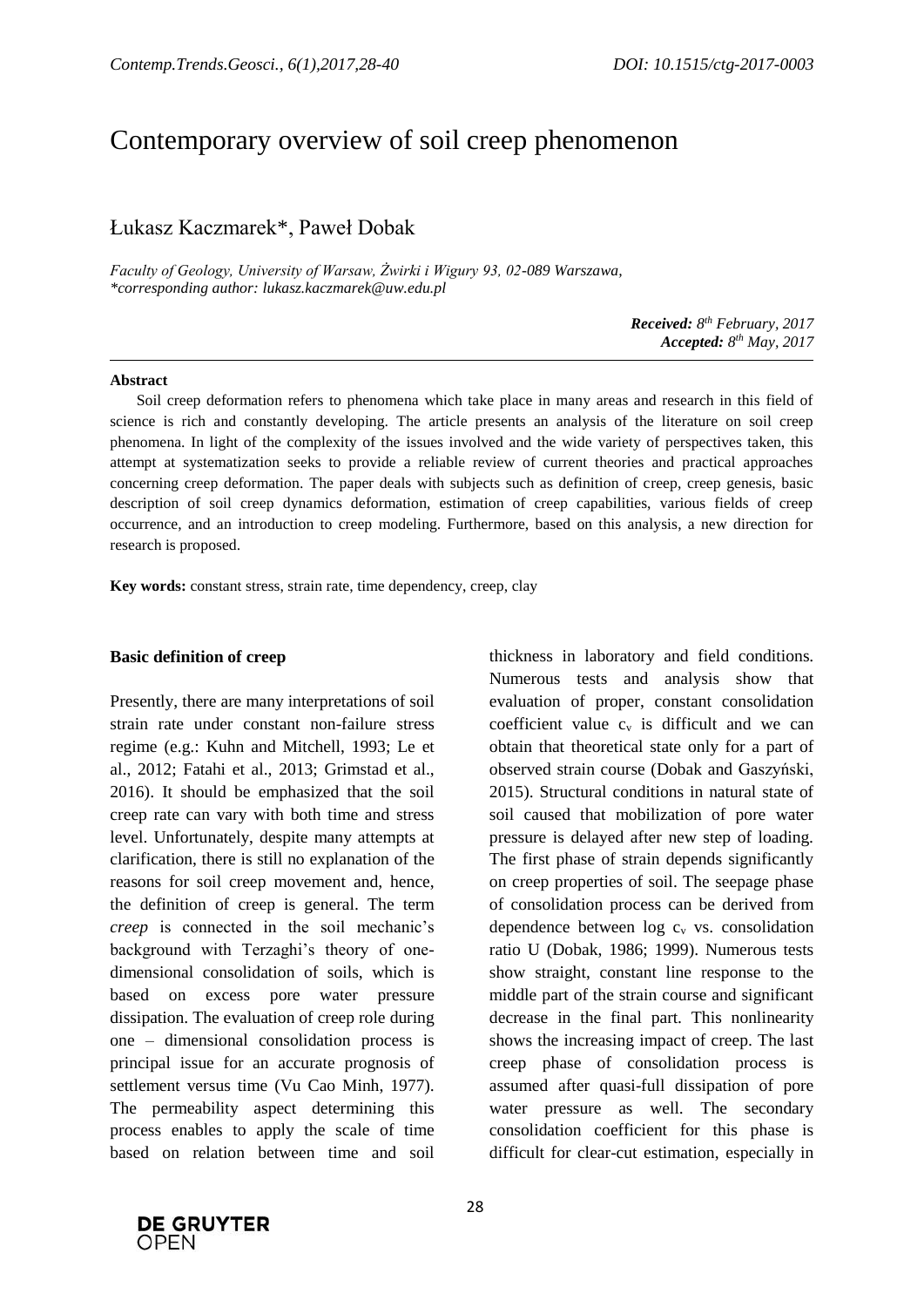soft mineral clays or organic soils (peats). Linearity assumption  $\Delta e/\Delta$ logt cannot be reflected for each type of soils and different loading conditions.

The course of strain were carefully studied by Vu Cao Minh (1977) as the impact of different program of incremental loading. Careful analysis of strain course and changes of strain rate enable him to define the general relationship expressed by equation (1):

$$
\log \dot{\varepsilon} = m \lg(\varepsilon_{\infty} - \varepsilon) + \lg \left(\frac{1}{\beta}\right),\tag{1}
$$

where:

 $\varepsilon$  – linear strain.

 $\dot{\varepsilon}$  – strain rate,

 $\varepsilon_{\infty}$  – definite strain (evaluated at conventional value of little rate of strain),

 $m, \beta$  – parameters estimated from straight line regression of experimental data.

Analysis of tests results show, that dimensionless parameter *m* depends on type of soil, especially size of soil grains and particles. Values of  $\beta$  parameter depend on relation between loading increment:  $\Delta p/p_0$ . Appling this dependence and parameters  $m, \beta$  lets to develop consolidation equation as follow (2):

$$
\frac{\partial^2 U}{\partial Z^2} = \left[ \frac{\gamma_w H^2}{k M_0} \cdot \frac{1}{\beta} \left( \frac{\Delta p}{M_0} \right)^{m-1} \right] (U - S)^m, \tag{2}
$$

where:

*U* – degree of pore pressure dissipation,

- *S* degree of settlement (consolidation),
- *Z* dimensionless vertical coordinate,
- $\chi$ <sup>*w*</sup> unit weight of water,
- *H* length of drainage path,
- $k$  permeability,
- *M<sup>0</sup>* constrained modulus,

 $\Delta p$  – load increment.

This equation explains relation between seepage and creep. The factor  $\frac{\gamma_w H^2}{k M_0}$  is responsible for dissipation of pore water pressure (seepage aspect of consolidation). Then factor  $\frac{1}{\beta} \left( \frac{\Delta p}{M_0} \right)$  $\frac{\Delta p}{M_0}$  $^{m-1}$  let to describe velocity of strain caused by creep, when pore water have a little participation in sharing the load. Seepage factor is dominating while the high drainage path coexist with the little value of *k.* The creep factor is connected with higher permeability and the short path of drainage (Vu Cao Minh, 1977).

The rheological factor of consolidation can be observed in one-dimensional laboratory tests performed by Dobak and Gaszyński, 2015. The first phase of total compression is due to the change in volume of the sample, mainly through water expulsion from soil pores and the transfer of load to soil particles. This phase is termed primary compression or consolidation. In this context creep, termed hire as secondary compression or consolidation, is assigned to the remaining part of total compression (Fatahi et al., 2013). Figure 1 depicts secondary one-dimensional compression (Head, 1994). In relation to creep deformation theories, this concept is wellknown as Hypothesis A (Jamiolkowski et al., 1985). It assumes that creep does not occur during the first phase, but happens after the primary consolidation ends. Based on this, it is supposed that the void ratio at the end of the primary consolidation phase is unique, independent of the thickness of the soil layer, drainage conditions and the time to reach the end of primary consolidation (Fatahi et al., 2013). In contrast, Hypothesis B assumes that creep takes place from the beginning, together with primary consolidation. Hence the void ratio is non-unique, but is affected by the thickness of the soil layer and drainage conditions. A number of studies have confirmed the value of Hypothesis B (Le et al., 2015), despite the need of more complex calculations of settlements (Fatahi et al., 2013). For this reason Hypothesis A is used in geotechnical practice as an initial

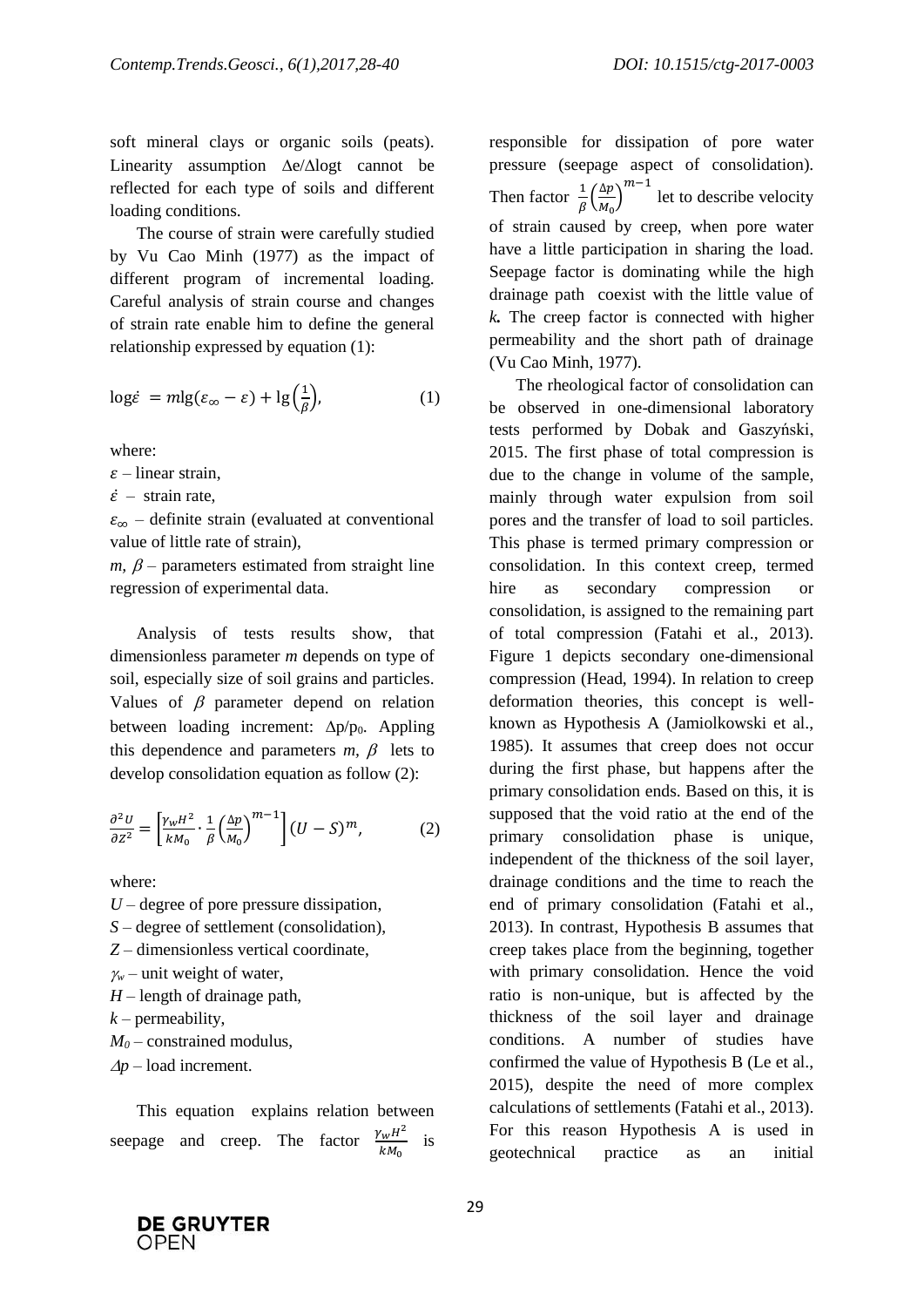approximation of the complex behavior of cohesive soils. Hypothesis B is a widely accepted assumption in creep phenomena studies (Degago et al., 2009; Watabe et al., 2012).



**Fig.1.** Determination of the secondary compression coefficient  $C<sub>sec</sub>$  (Head, 1994) and the time to reach the end of primary consolidation, if we assume creep deformation is independent of primary consolidation

This paper gives a brief overview of stateof-the-art of soil creep. The article shows various attempts at explaining the genesis of creep as well as the most common constitutional model implemented in calculation software. Selected practical issues are raised in which knowledge of creep is crucial.

# **Genesis of creep**

The literature can be broken down into five main groups of explanations for creep mechanisms: (i) breakdown of the interparticle bonds, (ii) sliding between the soil particles, (iii) water flow from micro-pores to macropores, (iv) deformation due to structural viscosity, (v) deformation due to jumping bonds (Le et al., 2012). Figure 2 is a schematic example of clayey soils, with characteristic elements: clay particles, adsorbed water, coarse grained particles, micro- and macropores.

The described phenomena might conceivably overlap, at least in part. The first explanation of creep mechanisms relates to Terzaghi's theory of consolidation. It assumes that creep deformation takes place during pore water dissipation and the compression stress transformation to the soil structure. The process stops after all stresses are transferred. The second mechanism, in general, refers to the bonding of solid soil particle to solid soil particle. Creep deformation is due to the tangential component of the contact force of the soil particles. Additional detailed information can be found in Kuhn and Mitchell (1993). The third mechanism is based on the theory of double porosity. Owing to the presence of coarse grains, which create a primary structure with macro-pores, and fine clay mineral grains, which create a secondary structure with micro-pores, creep deformation happens due to pore water movement from microstructure (secondary structure) to macrostructure (primary structure). Next, the structural viscosity genesis of soil creep is based on the assumption that clayey soils exhibit viscosity inside their internal structure. The key factor here is water content, e.g., as absorbed water film. The last mechanism of creep is linked to the movement of atoms and molecules to a new equilibrium position, due to exceeding activation energy. As with the sliding between soil particles mechanism, this concept belongs to the strain rate mechanisms group (Kuhn and Mitchell, 1993). Additional information about structure changes can be found in a paper concerning soft clay microstructure under accelerated creep conditions (Lei et al., 2016).

#### **Dynamic of soil creep deformation**

The strain rate of creep may be variable or constant. Accordingly, Kisiel (1982) distinguishes four creep phases:

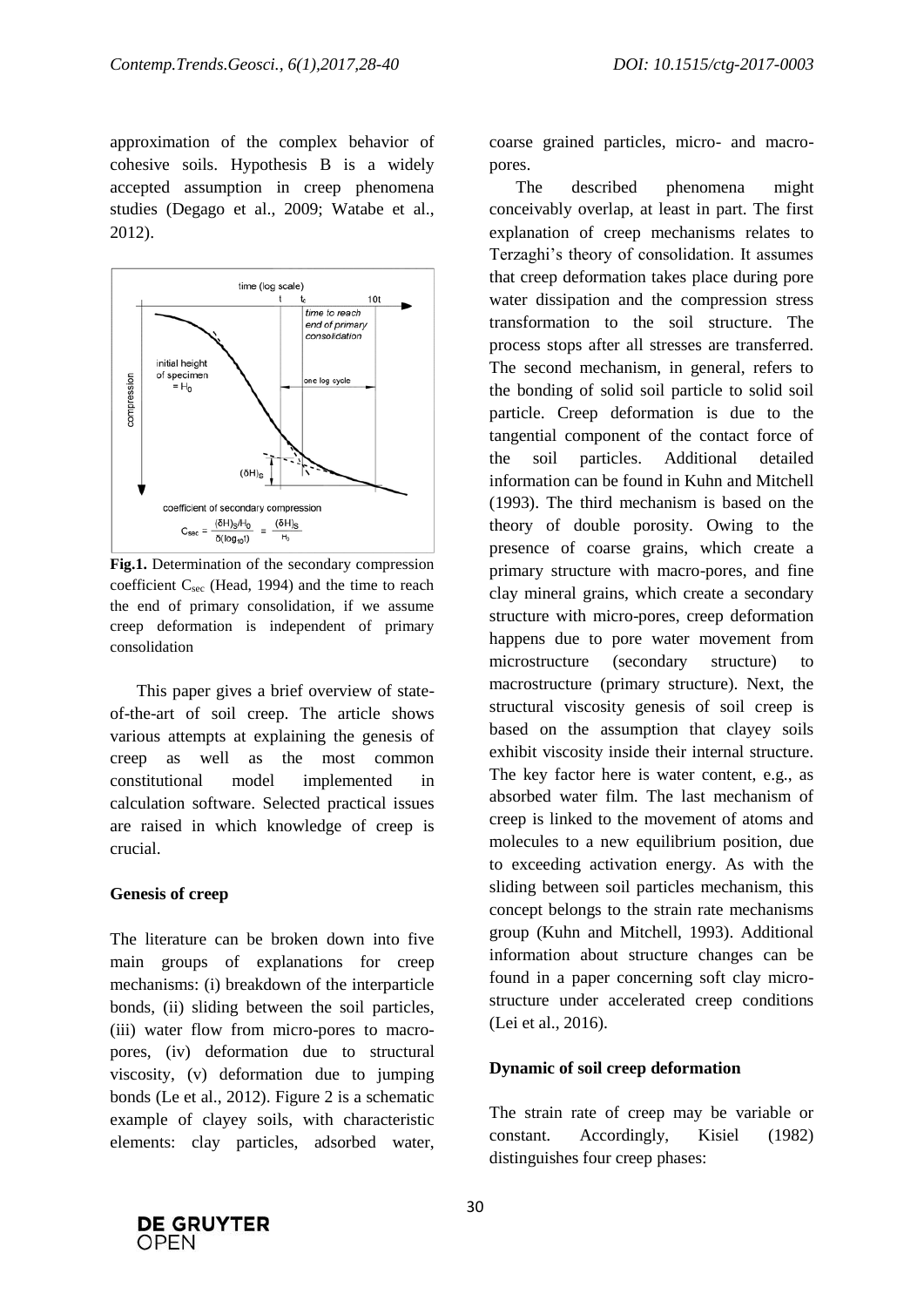

**Fig.2.** Schematic view of clay-water system (modified after Le et al., 2012)

(i) slight reversible strains, (ii) decelerate creep (primary creep), (iii) steady state of creep acceleration (secondary creep), (iv) phase of immediate failure (tertiary creep). These phases may occur one after another or appear separately. Furthermore, creep phases are in relation to the characteristic values of the stress, which induces specific structure change as well as soil behavior. These characteristic values are: the Tanowski strength limit *θT*, permanent liquefaction limit *θ<sup>ω</sup>* and immediate liquefaction limit *θ<sup>0</sup>* (fast and heavy nonfailure load of clay), where  $0 \sim \theta_T < \theta_\omega$ *θ<sup>0</sup>* (Kisiel, 1982). In order to establish a correct phenomenological model, Kisiel points the following lists to be fulfilled: (i) slight reversible strains are present while the major stress are less than  $\theta_T$ , (ii) decelerate creep takes place while major stress is higher than  $> \theta_T$  and is lower than  $< \theta_{\omega}$ , (iii) steady state of creep acceleration is due to major stress higher than  $>\theta_{\omega}$  and less than  $\langle \theta_0, (iv) \rangle$  during the phase of immediate failure soil strain does not stabilize and the failure becomes faster as the stress gets closer to the value of *θ0*. The figure 3 shows the creep evolution by means of a graph showing the increase in

soil strain at a time of constant stress. The author's experience with triaxial creep tests (e.g., Kaczmarek et al., 2017) confirmed Kisiel's description (1982) that soil creep dynamics is dependent on "strength reserve".

### **Creep estimation**

The creep process is easily visible in clay soils, in which hydrophilic minerals (e.g. montmorillonite) have a dominant share. As the degree of soil overconsolidation decreases, the share of whole deformation makes longterm creeping deformations more significant. These types of soils are common in various places in the world, e.g. Leaning Tower of Pisa (Neher et al. 2003), various areas in Scandinavia (Grimstad et al., 2015), Southern Germany (Kempfert and Gebreselassie, 2006), region of Hong Kong (Yin, 1999), etc. Therefore, the issue is constantly raised anew. It is worth noting that, for practical tasks, it can be assumed that the higher the primary compression settlement, the higher the secondary compression settlement within approx. 10-30 years (Vermeer and Neher, 1999). Furthermore, Fatahi et al. (2013), on the basis of many archival records, summarize a constant relationship (called creep ratio) between the creep index  $(C_{\alpha})$  and compression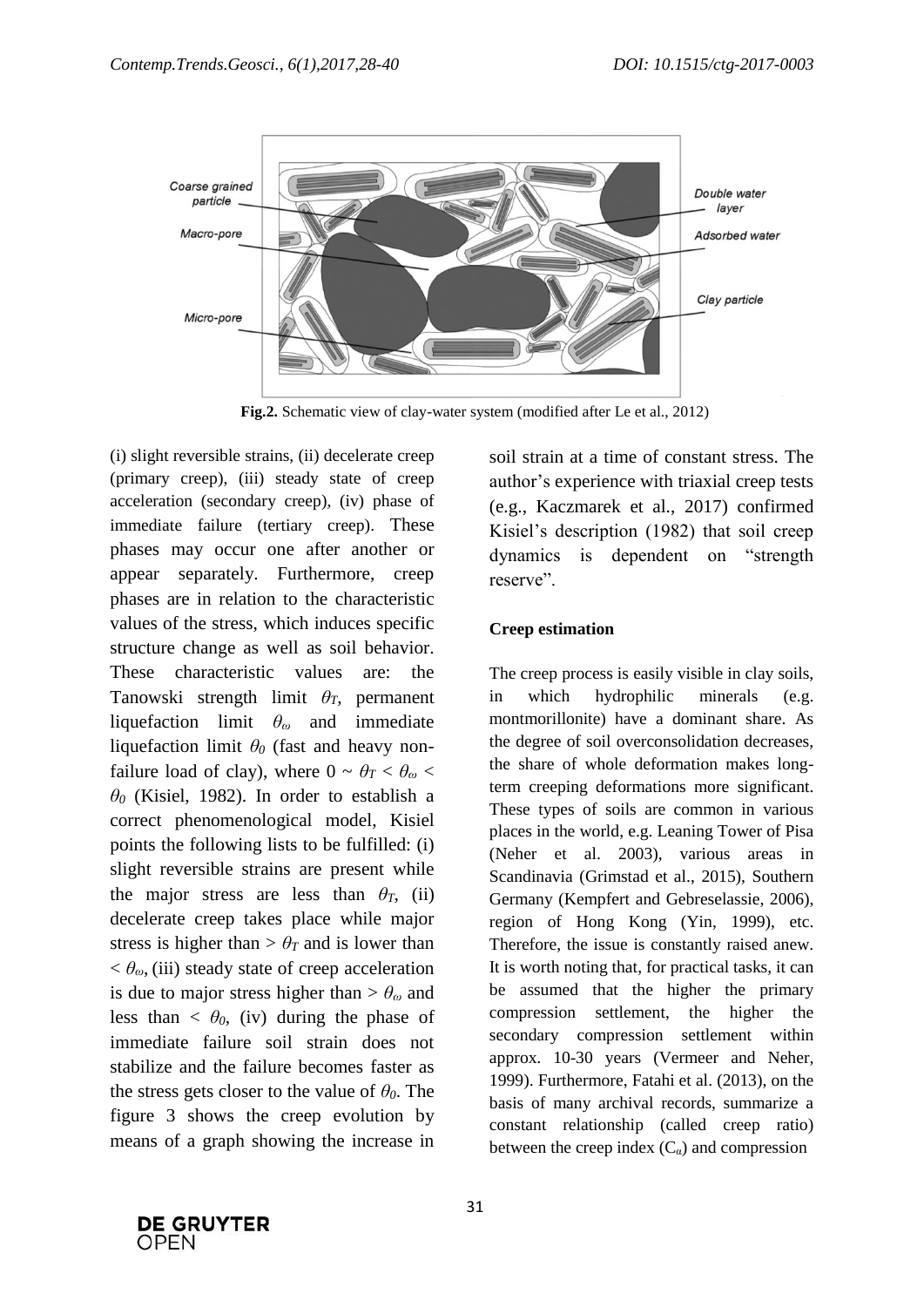

**Fig.3.** Different phases of creep in various stress regime. Curve 1 presents the case where major stress is small enough so that the creep change of the soil structure is decelerated. In curve 2, the creep stress leads to soil structure failure and plasticity of soil

index  $(C_c)$  as  $C_0/C_c = 0.02$ -0.1 for different types of soils. While Kempfert and Gebreselassie (2006) noted, in relation to archival research, that for soft soil this ratio can be up to 0.08. Additionally for soft soils, Tsukada and Yasuhara (1995) estimated  $C_{\alpha}$ according to initial void ratio  $C_{\alpha} = 0.0145e_0^{1.555}$ . Furthermore, Waterman and Broere (2005) suggest that for difference between modified compression index and modified swelling index, divided by modified creep index is higher than 25  $((\lambda^*-\kappa^*)/\mu^* > 25)$ , creep deformation should be ignored. The relation among standard and modified indexes can be found in Grimstad et al., 2015, and some more additional information in Zhu et al., 2011. Figure 4 presents an example of  $C_{\alpha}$  and  $C_{\alpha}$ correlation for soft soil (Olga Clay; Mesri et al., 1985).

#### **Various fields of creep occurrence**

Natural slopes of escarpments and embankments display in many cases particular examples of soil creep (Zabuski, 2004; Liew et al., 2013). Those kinds of areas are natural places for slow ground movements driven by gravity, e.g. settlements (two case studies can be found in Mesri et al., 1985). Figure 5 shows various stress regimes causing soil structure changes. These regimes impact on decreasing strength parameters, and therefore on surface soil creeping deformations as well as theoretical mass movements and failure surface.



**Fig.4.**  $C_{\alpha}$  versus  $C_{\alpha}$  data for Olga Clay (Mesri et al., 1985)

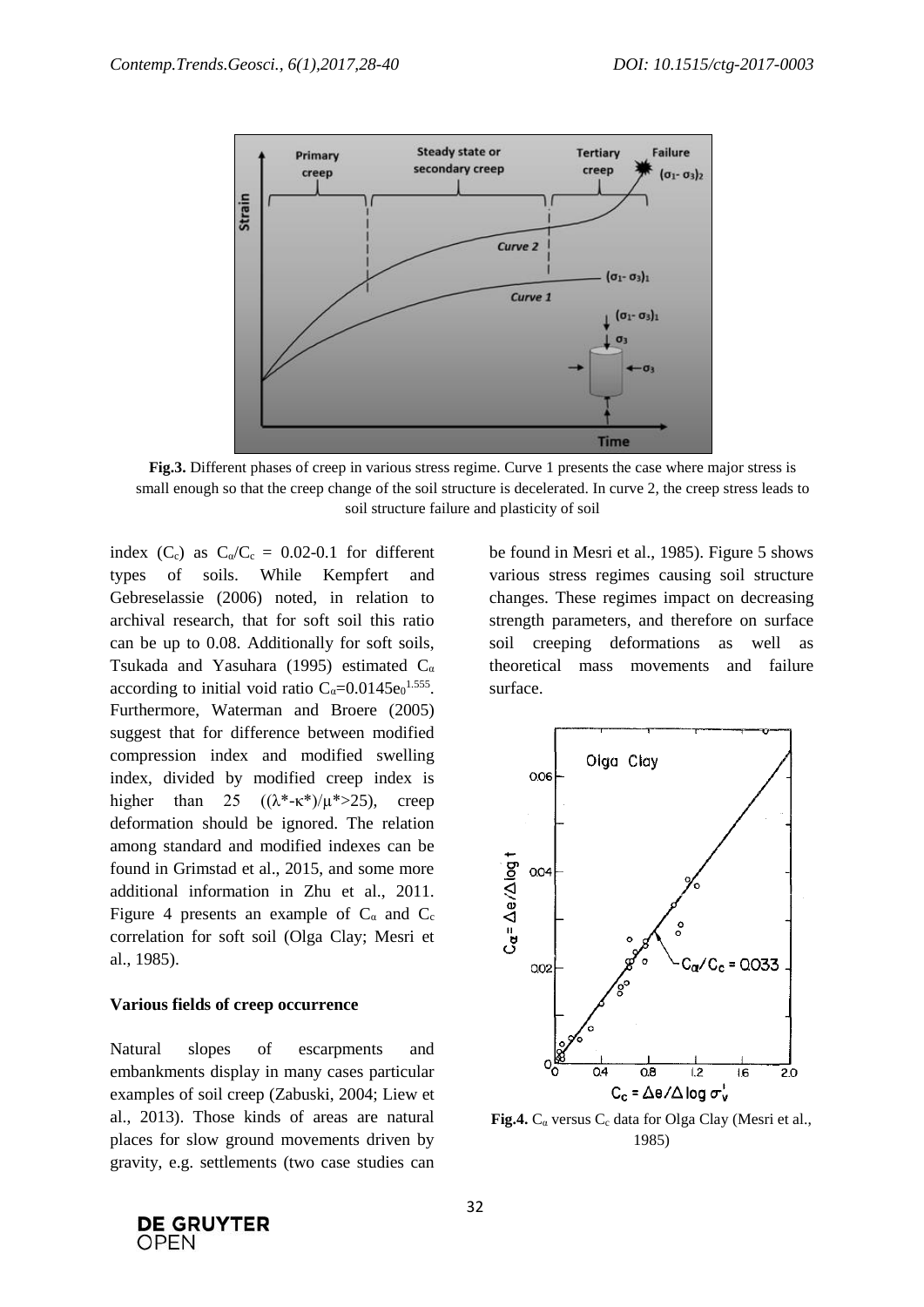

**Fig.5.** Various stress fields in creep soil behavior in slope stability issue with assigned laboratory tests

The phenomena of soil creep is an important issue in many cases, e.g. excavations and foundations, as is widely described by Kempfert and Gebreselassie (2006). An example of creep settlements and ground improvement techniques case studies can be found in Schweiger et al., (2013). It should be emphasized that the nature of soil properties is variable and so, for example, after heavy rain cohesion soils can become more viscous in nature. In the case of soils with high clay fraction and with high humidity, internal friction plays an important role. Behavior of soil is more sol-like, hence it can be well examined using a rheometer (Kaczmarek, 2016).

#### **Material models**

#### *Basics of material models*

It is hard to describe soil behavior which occurs as a result of variability of a material nature. Soil is a multi-phase, anisotropic material, whose response to load is non-linear and whose strains are partly reversible and partly not. Furthermore, the behavior of soil is related to the impact of load history, and change in parameters as a function of time. Hence, due to the complexity of soil features, the models used simplify soil behavior to a description of selected characteristics of soil.

This approach can be used to solve most specific geotechnical issues. The first approximation of soil attributes is mechanical models. They provide an imitation of soil behavior by using idealistic elements, i.e., Newton viscous liquid, Hooke perfect elastic body and St. Venant perfect plastic body. Linking these basic elements in series or in parallel imitates more complex non-linear soil behaviors, e.g.: Pradtl model (elastic-plastic body), Bingham model (elastic-viscoplastic body) or Kisiel model without filtration (parallel connected Maxwell and Prandtl elements) and with filtration (parallel connected Maxwell and Prandtl elements in piston; Glazer, 1985).

In order to use mechanical models (Glazer, 1985) in more sophisticated practice problems, the equations describing relations in these models were implemented in numerical software by calculation codes (Zsoil, 2014). There are various numerical methods for quantitative analysis of structure-soil interaction and groundwater issues. Among the methods commonly used are the finite element method and finite difference method, which are based on the iterative process of integrals calculation from constitution material formula. As in mechanical models, numerical models can be elementary or advanced. Hence, a numerical model can imitate soil behavior through simplification and also faithfully

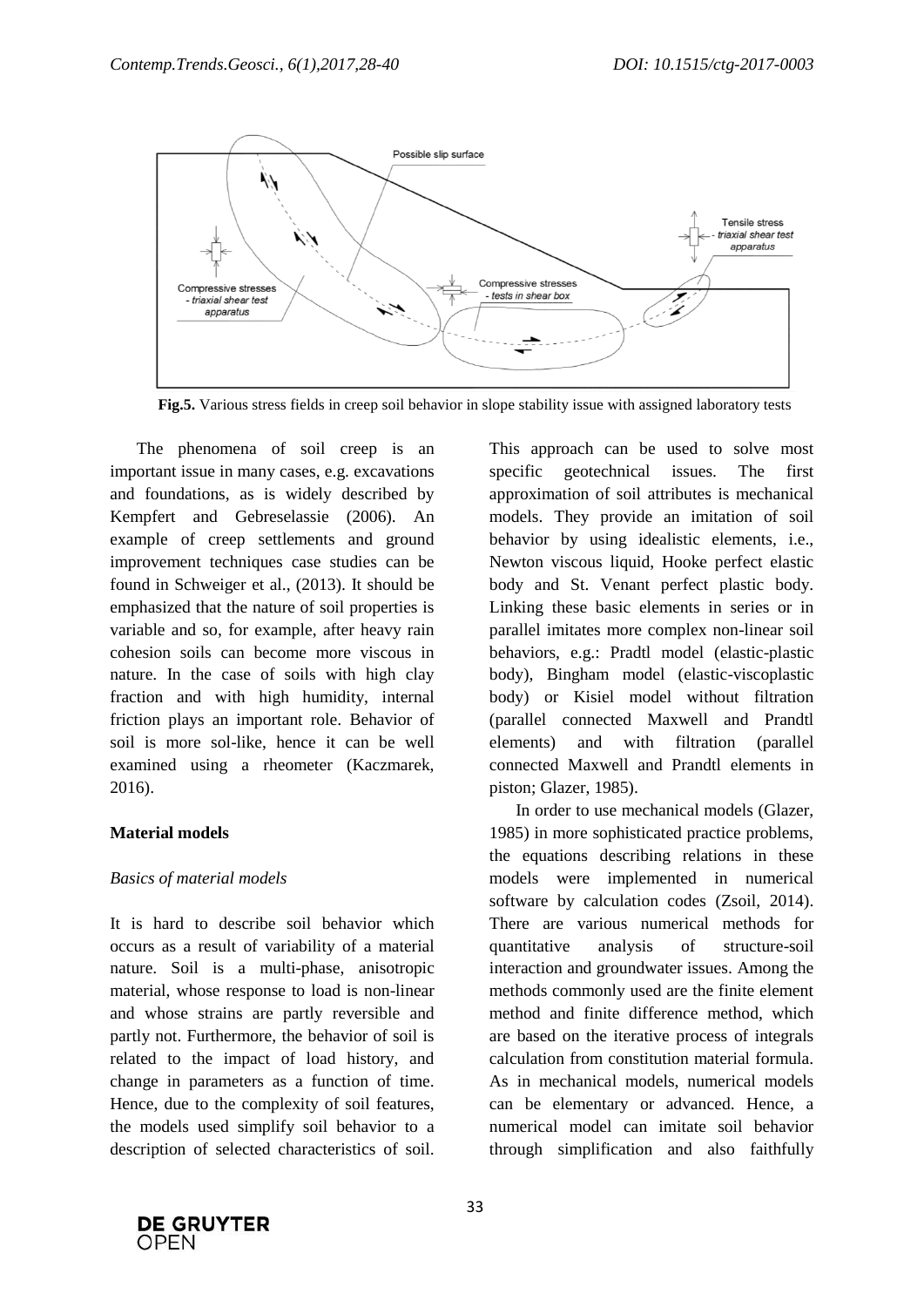reproduce complex soil behavior. An example of a relatively simple elastic-plastic model in wide use is the Mohr-Coulomb hardening soil model. Figure 6 shows the results of numerical simulation of oedometric testing based on the example of one of the basic models: the Mohr-Coulomb model. It can be well observed that in the order to simplify soil behavior, the curve is made as a series of steps instead of being rounded. The calculations were performed with Plaxis software. In the case of a more advanced analysis, such as the analysis of soil creep, this model does not provide reliable solutions.

The quite universal advanced elasticplastic model for soils is the hardening soil model, but it is not adequate for creep phenomena. Moreover, the consequence of advanced numerical models is their need for many, often difficult to obtain, soil parameters. Nevertheless, creep strains need to use advanced time-dependent specific constitutive models like the Soft Soil Creep model or Elastic Visco-placitc model.

#### *Selected time-dependent material models*

In order to take into account plastic deformations, visco-plastic models are used. These models can be used to analyze soil deformation as a function of time and stress

exceeding the yield boundaries (Kempfert and Gebreselassie, 2006). Commonly used is the Soft Soil Creep (SSC) model, which is in the Cam-clay model family. It takes into account soil parameters associated with the Mohr-Coulomb failure criterion, i.e. cohesion, friction angle, dilatancy angle. It also uses stiffness parameters, i.e. modified compression index, modified swelling index, modified creep index (Waterman and Broere, 2005).

The SSC assumption is that all inelastic strains are considered to be creep. In this case of a three-dimensional model, which is an extension of the one-dimensional model obtained from oedometric testing, total strain is defined by equation (3):

$$
\varepsilon = \varepsilon_c^e + \varepsilon_c^{cr} + \varepsilon_{ac}^{cr} = -A \cdot \ln\left(\frac{\sigma'}{\sigma_0'}\right) - B \cdot \ln\left(\frac{\sigma_{pc}'}{\sigma_{po}'}\right) - C \cdot \ln\left(\frac{\tau_c + t'}{\tau_c}\right) \tag{3}
$$

where:

 $\varepsilon_c^e$ - the elastic strain during primary compression  $\varepsilon_c^{cr}$  - the creep strain during primary compression

 $\varepsilon_{ac}^{cr}$ - the creep strain after primary compression  $\tau_c$ - the intercept with the time axis of the straight creep line

t'- effective creep time



**Fig.6.** Example of using too elementary numerical model to simulate oedometer laboratory test

**DE GRUYTER** OPFN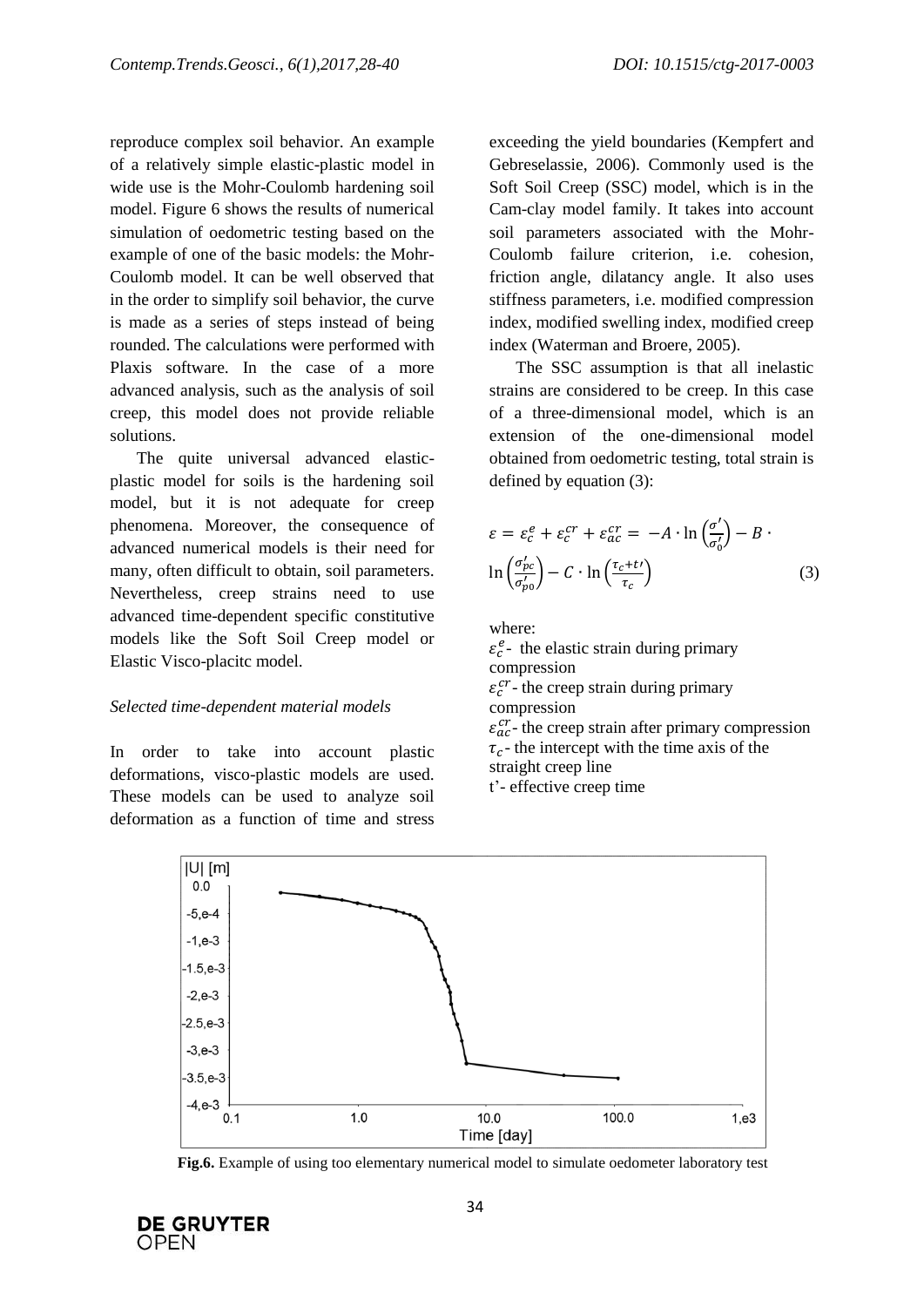and:

$$
\varepsilon_c^e = \frac{c_r}{(1 + e_0) \cdot ln 10} = \left(\frac{\kappa}{V}\right)
$$

$$
\varepsilon_c^{cr} = \frac{(C_c - C_r)}{(1 + e_0) \cdot ln 10} = \left(\frac{\lambda - \kappa}{V}\right)
$$

$$
\varepsilon_{ac}^{cr} = \frac{C_{\alpha}}{(1 + e_0) \cdot ln 10} = \left(\frac{1}{r_s}\right)
$$

This model can be used to mimic logarithmic compression soil behavior, secondary (time-dependent) compression and memory of pre-consolidation stress. This model follows the concept of the time resistance concept introduced by Janbu (1969). A detailed explanation of the SSC model can be found in Vermeer and Neher 1999 and in Neher et al. 2001. It should be highlighted that the SSC model assumes a constant creep rate with time and stress level (modified creep index is a constant value), and this leads to over estimating the predicted long term deformations (Fatahi et al., 2013). Nonetheless as shown in case studies (e.g. Grimstad et al., 2015), this model gives satisfactory results in creep deformation approximation.

The SSC as well as other one dimensional visco-plastic models implement Perzyna's elasto-visco-plastic theory for multidimensional stress space (Perzyna, 1963). Perzyna's concept assumed that visco-plastic strains occur when stress reaches the yield surface. The visco-plastic strain rate is determined by the relation between effective stress and present static yield stress. An extension of this model came in the Olszak-Perzyna theories (Olszak and Perzyna, 1966), in which unlike in the previous one the yield surface changes over time due to creep behavior. These theories constituted the basis for future multi-dimensional expressions of time-dependent soil behavior as well as the numerical implementation.

As stated in first section above (Basic definition of creep), the generally accepted assumption is that excess pore water pressure dissipation and creep occur simultaneously and so there is a joint impact on compression. Analyzing long term settlements, the strain-log time relation is in many cases nonlinear (Yin, 1999). For simplicity and practical application for a particular soil, engineers compute the creep settlement using a constant creep coefficient (e.g. Vermeer and Neher, 1999). The constant creep coefficient is involved in the soft soil creep material model. Yin (1999), based on the consolidation date, proposed a sophisticated nonlinear and non-constant creep function that can analyze the stress-strain relation more realistically for the purpose of long-term settlement prediction. This elastic visco-plastic (EVP) model is based on the framework of the modified Cam-clay model, but there are clear key differences relating to nonlinear variations of the creep coefficient with the effective stress and time. It is a challenging task to determine the parameters for this EVP model (Le, Fatahi and Khabbaz, 2015). That is why Le, Fatahi and Khabbaz (2015) proposed a new numerical solution to determine the EVP model parameters, implementing a trust-region reflective least square optimization algorithm and the finite difference scheme to simulate soft soil stressstrain behavior, based on laboratory tests and a field case. This approach can serve as a practical tool to enhance the application of the nonlinear EVP model (Le, Fatahi and Khabbaz, 2015; Azari, Fatahi and Khabbaz, 2015).

Le, Fatahi and Khabbaz (2015) explained that the proposed optimization method minimizes the viscosity contribution in the reference time-line, and increases the accuracy of the model parameters by utilizing all laboratory results of several loading stages during and after dissipation of the excess pore water pressure. Furthermore, the creep phenomena during compression can also be observed by variations in the creep parameters (e.g. creep coefficients, creep strain rates) at different depths and times (Le and Fatahi, 2016). It should be highlighted that creep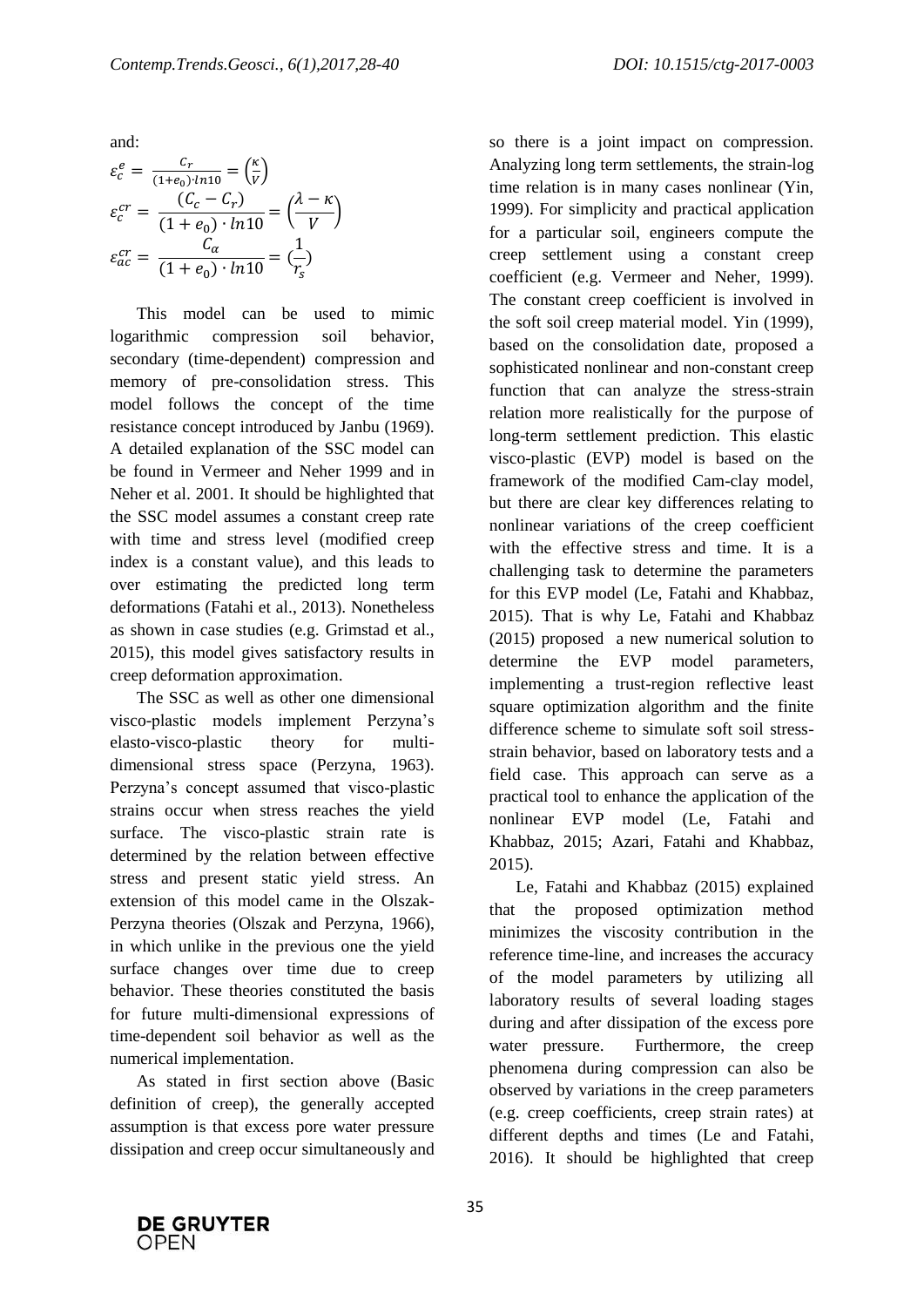properties are affected by effective stress, which changes with depth and time. Hence, as Le and Fatahi (2014) describe, as effective stress increases with depth and time, the creep related parameters decrease.

Numerical calculation studies of Le et al. (2015) based on the elastic visco-elastic nonconstant creep model have found that a thicker soil layer has lower creep parameters and therefore a slower creep strain rate. Furthermore, Le at al. (2015) clarify that although the thicker soil layer has a lower creep strain rate, the time required to achieve the end of primary consolidation is much higher than for the thinner soil layer. This is why the compression of the thicker soil layer at the end of the primary consolidation is greater than it is with the thinner soil layer. The variation of the creep parameter during the dissipation process is notable (Le et al., 2015). Thus the simplifying assumption of a constant creep coefficient during the dissipation process as established in earlier studies (e.g. Vermeer and Neher, 1999) is realistic (Le et al., 2015).

One important practical aspect needing particular attention with regard to creep calculation is preloading for ground improvement. Estimation of pore water pressures as well as settlement variations with depth can be significantly influenced by creep consolidation. Azari, Fatahi and Khabbaz (2015) performed sophisticated analyses of preloading combined with vertical drains. Based on this study, Azari, Fatahi and Khabbaz (2015) found that different OCR profiles in the disturbed and transition zones result in various viscoplastic strain rates and creep strain limits. The selection of the OCR profile in the disturbed and transition zones has considerable effects on determining the postconstruction settlement.

# **Outlook**

The complexity of soil creep arises out of many factors, often varying greatly between regions. The key factors responsible for the complexity of the cohesive soils characteristics are: clay particle fraction in soil, natural humidity, mineral composition and geological history (Kumor and Kumor, 2017). Furthermore, generally speaking, the conditions that trigger soil creep movement are variable, e.g. inconstant stress acting on soil (where constant load is not the same due to variable effective stresses), different structural soil features (e.g. glacitectonically involved Mio-Pliocene clays from the Warsaw and Bydgoszcz areas, as well as clay stone colluvium from the southern part of Poland). Because of this complex conditions of creep soil deformation, which is three dimensional issue, analysis in the triaxial apparatus would be required.

From the very beginning of creep triaxial testing there were a pragmatic wish, in respect of geotechnical design, to reduce the time duration of testing. One example of this approach is the creep triaxial test using cylindrical soil samples, which have a ratio of height to diameter of 1:1. The core of this method is based on step change of the strain rate during the occurrence of creep (Gudehus, 1979). As a result, the viscosity index of a specific soil is obtained (Gudehus, 1979; 2011). The literature contains case studies in drained and undrained conditions, using triaxial apparatus, with effort of onedimensional theories adjustment for threedimensional stress state (e.g. Zhu et al., 2011; Wang et al., 2014). Studies of Ye et al. (2013) found that the creep time under drained condition is longer than in the undrained condition. Furthermore, Luo and Chen (2014) showed that under the same deviatoric stress, the axial strain of the undrained creep test is smaller than in the drained creep test. Luo and Chen (2014) explained that, under the undrained condition of the triaxial creep test, deformation is generated only by the creep; however, during the drained triaxial test, deformation is caused by consolidation and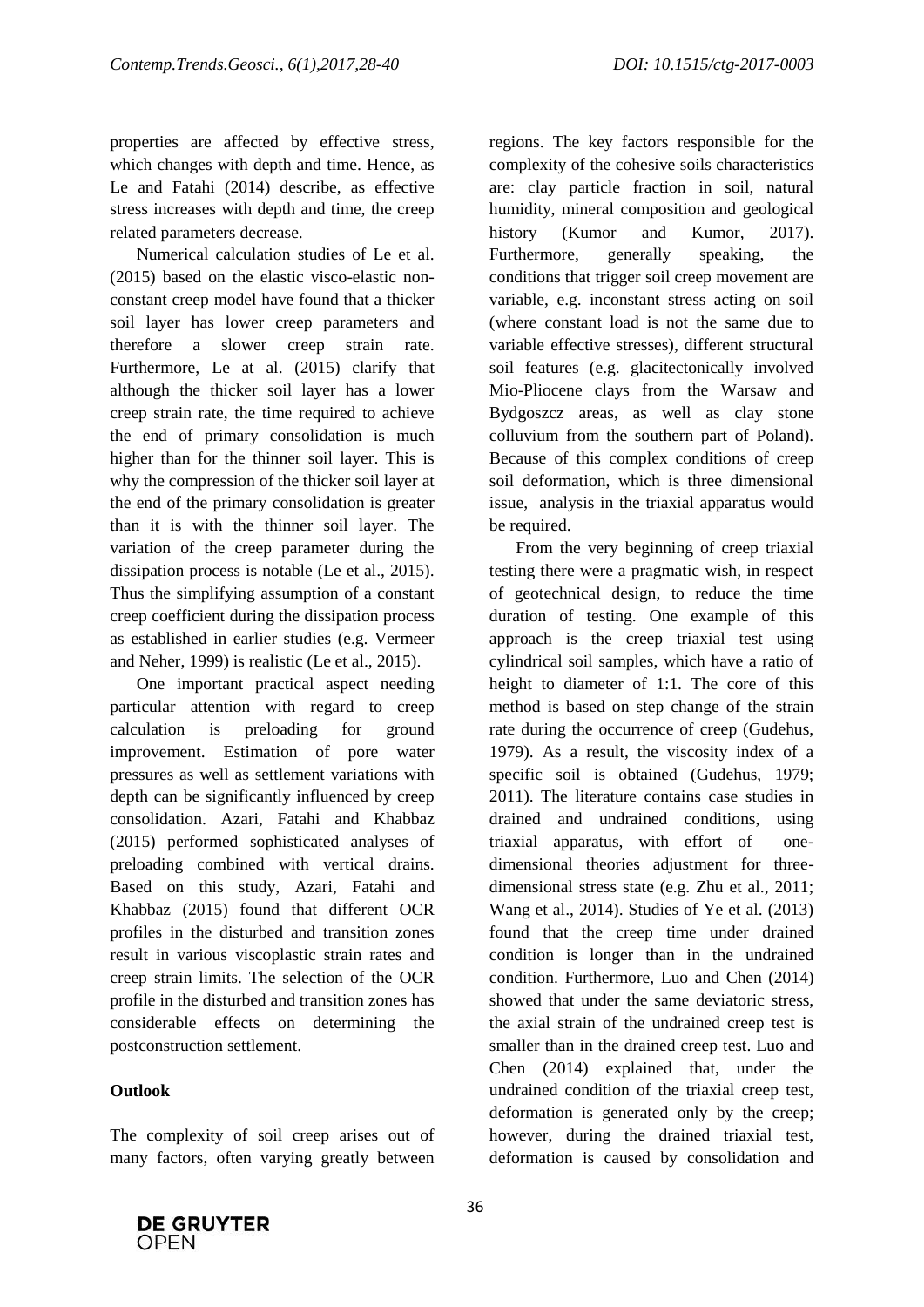creep together. Another interesting direction of research is an attempt to analyze unsaturated soil due to creep phenomena (e.g. Lai et al., 2014). Furthermore, Ye et al. (2013) present study results of soil creep and the soil dynamic load relation. The measurements of deformation velocity and direction of strain vectors are a global indicator of creep microstructure changes. Hence, lateral and horizontal strain measures are wide ranging issues. Local strain transducers harnessing the Hall effect (even in a range from 0.001% to 1%) can deliver highly accurate measurements (Clayton and Khatrush, 1986; Bogusz and Witowski, 2015). Figure 7 presents a horizontal strains sensor - the sensor holder was designed and manufactured on a threedimensional printer - based on Hall effects dedicated for a specified sample size.



**Fig.7.** Horizontal strains sensor (its holder was designed and manufactured on a three-dimensional printer) based on Hall effects dedicated for a specified sample size

One of the tools that can be used to make comparisons of displacements of different areas is the hodograph construction (map of velocity; Glazer, 1985). Based on many spatially variable data, multi-factor correlations can be determined. Furthermore, numerical simulations of laboratory tests (e.g.

oedometric, triaxial compression tests) can be validated, and therefore enable further advanced analysis such as creep strains during consolidation testing (Le, Fatahi and Khabbaz, 2015) or stress distribution in samples (Havel, 2004). One piece of creep research work where numerical calculations were used to determine temperature distribution inside the oedometer cell as a function of time is a study performed by Li et al. (2016). In this investigation, innovative temperature controlled consolidation tests were used. The results were applied in pile-high sensitive soil interaction analysis in Sweden.

Due to the presence of clay soil in urban areas and as a base of engineering structures (e.g. dams), it is crucial to produce reliable characterization of soil displacements, which result from among others long-term creep, in particular in the context of long-term safety guarantees and the long service life of engineering structures.

## **References**

- Azari B., Fatahi B., Khabbaz H. (2015) Assessment of the elastic-viscoplastic behavior of soft soils improved with vertical drains capturing reduced shear strength of a disturbed zone. International Journal of Geomechanics 16, 1, B4014001 1-15.
- Bogusz W., Witowski M. (2015) Validation of the Hardening Soil small model in triaxial soil test with local strain transducers. Inżynieria Morska i Geotechnika 3, 262– 266.
- Clayton C.I.R., Khatrush S. A. (1986) A new device for measuring local axial strains on triaxial specimens. Geotechnique 36, 4, 593–597.
- Degago S.A., Grimstad G., Jostad H.P., Nordal S. (2009) The non-uniqueness of the endof-primary (EOP) void ratio effective stress relationship, [In:] Proc. 17th Inter. Conference on Soil Mechanics and

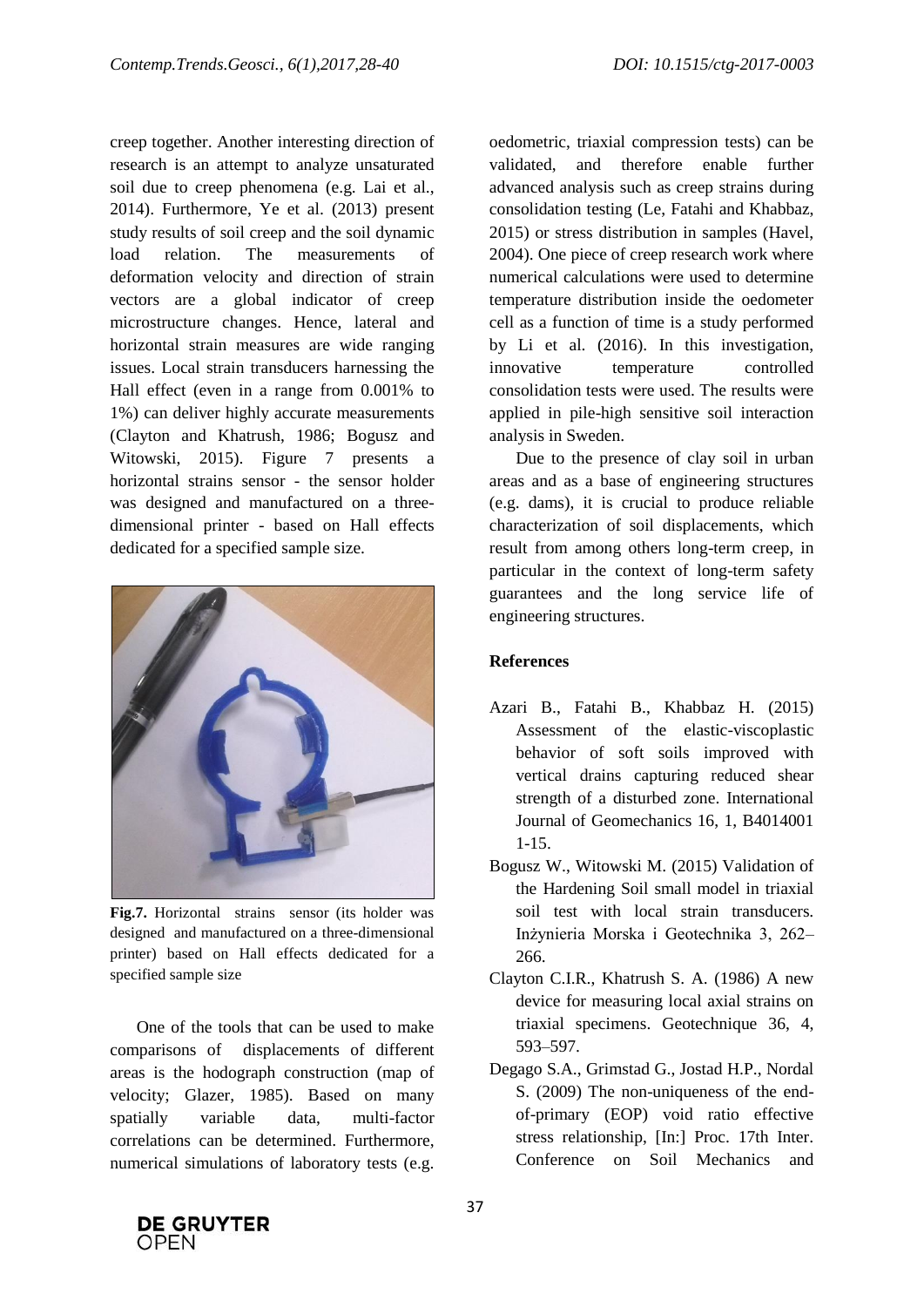Geotechnical Engineering, Alexandria, Egypt, 324–327.

- Dobak P. (1986) Zmiany odkształcalności gruntów wywołane procesami inżyniersko - geologicznymi w rejonie Kopalni Węgla Brunatnego "Bełchatów". PhD dissertation, University of Warsaw.
- Dobak P. (1999) Rola czynnika filtracyjnego w badaniach jednoosiowej konsolidacji gruntu. Wyd. CPPGSMiE PAN.
- Dobak P., Gaszyński J. (2015) Evaluation of soil permeability from consolidation analysis based on Terzaghi's and Bio's theories. Geological Quarterly 59, 2, 373- 381.

DOI: http://dx.doi.org/10.7306/gq.1197.

- Fatahi B., Le T. M., Le M. Q., Khabbaz H. (2013) Soil creep effects on ground lateral deformation and pore water pressure under embankments. Geomechanics and Geoengineering 8, 2, 107–124. DOI: 10.1080/17486025.2012.727037.
- Glazer Z. (1985) Mechanika gruntów. Wyd. Geologiczne.
- Grimstad G., Mehli M., Degago, Samson A. (2015) Creep in Clay During the First Few Years After Construction. [In:] Proc. 6th Int. Sym. on Deformation Characteristics of Geomaterials, Buenos Aires, 915-922.
- Grimstad G., Haji Ashrafi M.A., Degago S.A., Emdal A., Nordal S. (2016) Discussion of "Soil creep effects on ground lateral deformation and pore water pressure under embankments". Geomechanics and Geoengineering 11, 1, 86-93, DOI: 10.1080/17486025.2014.985338.
- Gudehus G. (1979) Näherungsformeln und Geschwindigkeiten und Kräfte in fließenden bindigen Boden. Freiberger Forschungsheft 617, 41-55.
- Gudehus G. (2011) Physical Soil Mechanics. Springer.
- Havel F. (2004) Creep in soft soils. PhD dissertation, Norwegian University of Science and Technology in Trondheim.
- Head K.H. (1994) Manual of Soil Laboratory Testing. Volume 2: Permeability, Shear Strength and Compressibility Tests. John Wiley and Sons, Second Edition,
- Jamiolkowski M., Ladd, C.C., Germaine, J.T., Lancellolta, R. (1985) New developments in field and laboratory testing of soils. [In:] Proc. 11th Int. Conf. on Soil Mechanics and Foundation Engineering, San Francisco, 57–153.
- Janbu N. (1969) The resistance concept applied to deformations of soils. [In:] Proc. 7 th Int. Conf. Soil Mechanics Foundation Engineering, Mexico City, 191-196.
- Kaczmarek Ł. (2016) Rheometer use in analysis of soil creep behavior. [In:] Proc. 16th International Multidisciplinary Scientific GeoConference SGEM 2016 Science and Technologies in Geology, Exploration and Mining, Vol. III, Albena, 237–244.
- Kaczmarek Ł., Dobak P., Kiełbasiński K. (2017) Preliminary investigations of creep strain of Neogene clay from Warsaw in drained triaxial tests assisted by computed microtomography. Studia Geotechnica et Mechanica (in press).
- Kempfert H., Gebreselassie B. (2006) Excavations and Foundations in Soft Soils. Springer.

DOI: 10.1007/3-540-32895-5.

- Kuhn M., Mitchell J. (1993) New Perspectives on Soil Creep. Journal of Geotechnical Engineering 119, 3, 507–524. DOI: 10.1061/(ASCE)0733- 9410(1993)119:3(507)
- Kumor M.K., Kumor Ł.A. (2017) Geotechniczne zagadnienia fundamentowania w iłach ekspansywnych. [In:] Analizy i doświadczenia w geoinżynierii (ed. J. Bzówka, M. Łupieżowiec). Wydawnictwo Politechniki Śląskiej, Gliwice, 281-301.
- Kisiel I. (1982) Mechnika skał i gruntów. PWN.

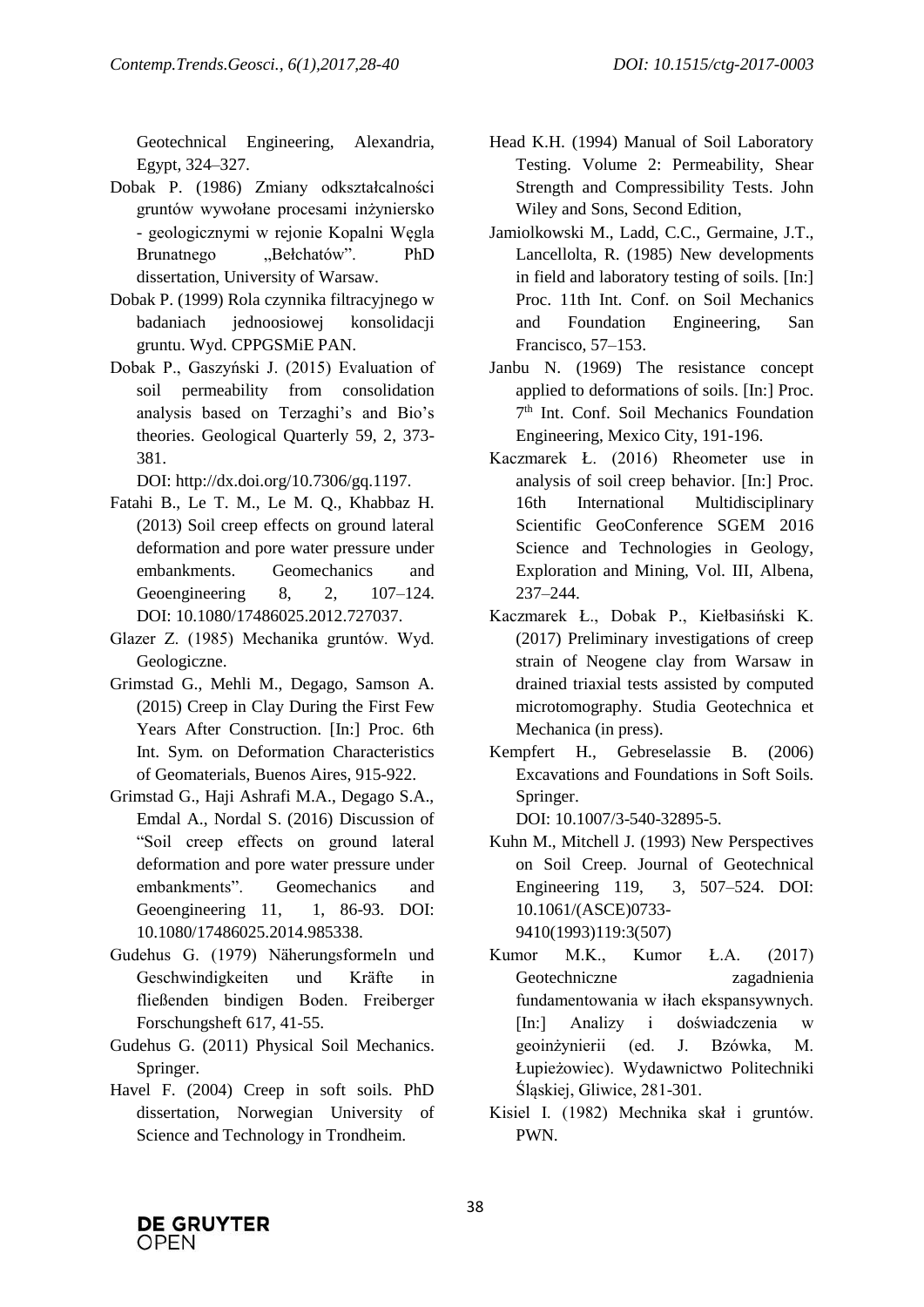Lai X.L., Wang S.M., Ye W.M., Cui Y.J. (2014) Experimental investigation on the creep behavior of an unsaturated clay. Canadian Geotechnical Journal 51, 6, 621–628.

DOI: 10.1139/cgj-2013-0064.

- Le T.M., Fatahi B. (2016) Trust-region reflective optimisation to obtain soil viscoplastic properties. Engineering Computations 33, 2, 410–442.
- Le T.M., Fatahi B., Disfani M., Khabbaz H. (2015) Analyzing consolidation data to obtain elastic viscoplastic parameters of clay. Geomechanics and Engineering 8, 4, 559–594.

DOI: 10.12989/gae.2015.8.4.559.

- Le T. M., Fatahi B., Khabbaz H. (2012) Viscous Behaviour of Soft Clay and Inducing Factors. Geotechnical and Geological Engineering 30, 5, 1069–1083. DOI: 10.1007/s10706-012-9535-0.
- Le T.M., Fatahi B., Khabbaz H. (2015) Numerical optimisation to obtain elastic viscoplastic model parameters for soft clay. International Journal of Plasticity 65, 1–21. DOI: 10.1016/j.ijplas.2014.08.008.
- Lei H., Lu H., Wang X., Ren Q., Li B. (2016) Changes in Soil Micro-Structure for Natural Soft Clay under Accelerated Creep Condition. Marine Georesources and Geotechnology, 365–375. DOI: 10.1080/1064119X.2015.1010669.
- Luo Q., Chen X. (2014) Experimental Research on Creep Characteristics of Nansha Soft Soil. The Scientific World Journal 5:968738. DOI: 10.1155/2014/968738.
- Li Y., M. Karstunen M. Karlsson, Dijkstra J. (2016) Evaluation of Temperature Controlled Oedometer Test Apparatus. [In:] Proc. 1st International Conference on Energy Geotechnics, Kiel, 623–627.
- Liew S.S., Gue S.S., Wong C.J. (2013) Road Construction in Soil Creep Areas. [In:] Proc. JKR Sabah Seminar: "Love Our Road", Kota Kinabalu, 1–19.
- Mesri G., Choi Y.K. (1985) Settlement Analysis of Embankments on Soft Clays. Journal of Geotechnical Engineering 111, 4, 441–64.
- Neher H.P., Wehnert M., Bonnier P.G. (2001) An evaluation of soft soil models based on trail embankments. [In:] Proc. 10<sup>th</sup> Inter. Conf. on Computer Methods and Advances in Geomechanics, Tucson, 373–378.
- Neher H.P., Vogler U., Vermeer P.A., Viggiani C. (2003) 3D creep analysis of the Leaning Tower of Pisa. [In:] Proc. Int. Workshop on Geotechnics of soft soil, theory and praxis, Noordwijkerhout, 607–612.
- Olszak W., Perzyna P. (1966) The constitutive equations of the flow theory for a nonstationary yield condition. [In:] Applied Mechanics, Proc. 11th Int. Congress of Applied Mechanics (ed. H. Görtler), 545–553.
- Schweiger H., Ikhya I., Tschuchnigg F. (2013) Application of Numerical Methods for Estimating Settlements Due to Consolidation and Creep - Two Case Histories. Poromechanics V, 1364–1371. DOI: 10.1061/9780784412992.163
- Perzyna P. (1963) The constitutive equations for rate-sensitive plastic materials. Quarterly of Applied Mathematics 20, 321–332.
- Tsukada Y., Yasuhara K. (1995) Scale effects in one-dimensional consolidation of clay. [In:] Proc. Int. Sym. on Compression and Consolidation of Clayey Soils, Hiroshima, 211–216.
- Vermeer P.A., Neher H. P. (1999) A soft soil model that accounts for creep. [In:] Proc. Int. Sym. "Beyond 2000 in Computational Geotechnics", Amsterdam and Rotterdam, 249–261.
- Vu Cao Minh (1977) One dimensional consolidation of soils ta king creep into account. Arch. Hydrotechniki.
- Wang Y.F., Zhou Z.G., Cai Z.Y. (2014) Studies about Creep Characteristic of Silty Clay on Triaxial Drained Creep Test.